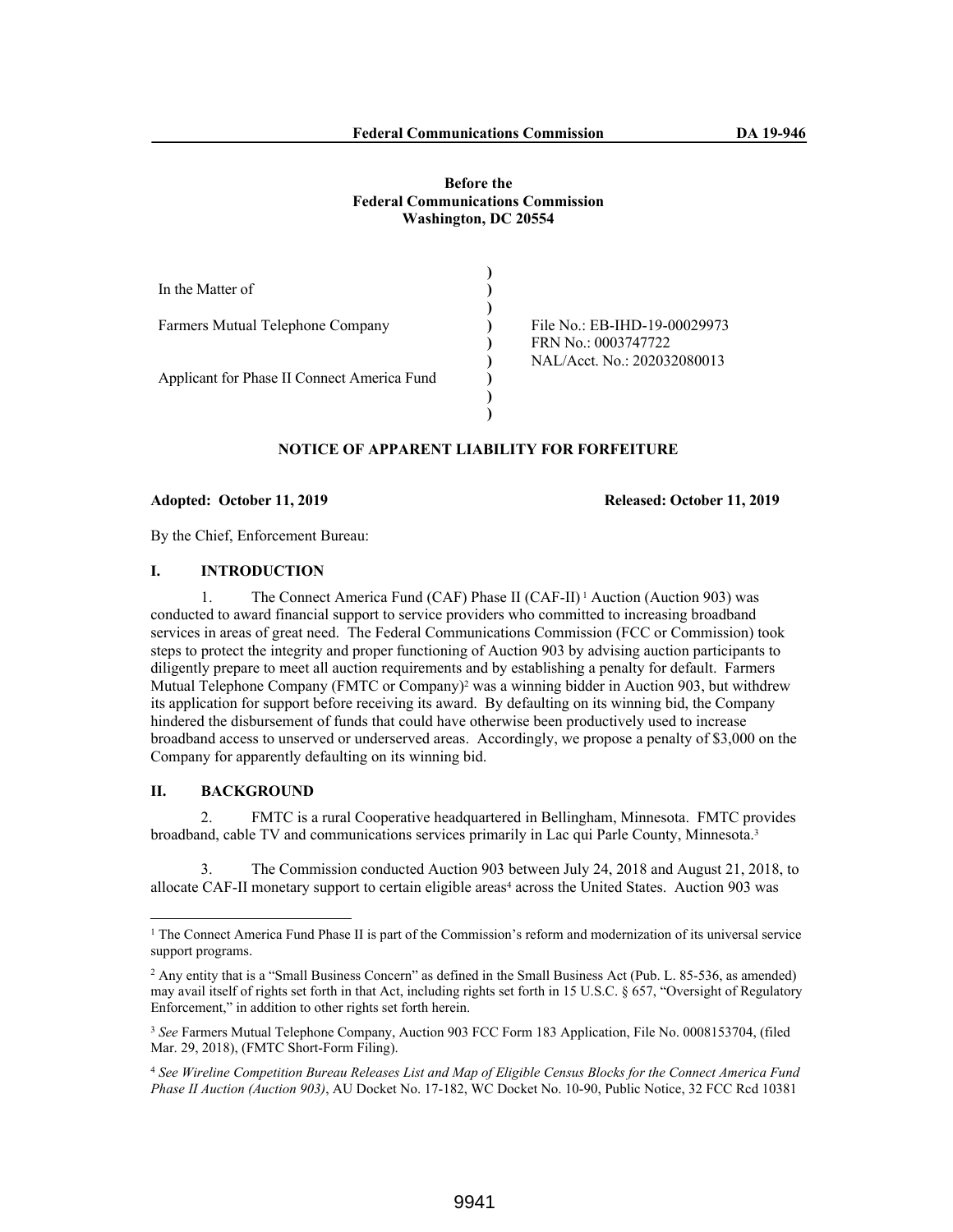slated to award up to \$198 million in annual support, a total of \$1.98 billion over ten years, in ongoing high-cost universal service support to service providers that committed to offering voice and broadband services in unserved areas.<sup>5</sup> Using a multiple-round, reverse auction, Auction 903 was intended to close the digital divide for all Americans, including those in the rural areas of our country.<sup>6</sup>

4. In establishing procedures for Auction 903, the Commission was explicit as to the requirements a bidder must meet and the consequences for falling short of those requirements, including the penalties for default.<sup>7</sup> In a February 1, 2018 Public Notice (*Phase II Auction Procedures Public Notice*), the Commission established a bidding process with clear dates and deadlines.<sup>8</sup> Each bidder was first required to file FCC Form 183 (Short-Form Application) no later than March 30, 2018.<sup>9</sup> Bidders were required to provide information in the Short-Form Application that demonstrated their baseline financial qualifications and technical capabilities in order to establish eligibility.10 After reviewing the Short-Form Applications, the Commission announced the applicants qualified to participate in Auction 903.<sup>11</sup>

5. Once Auction 903 bidding began, the Commission conducted a multi-round, descending clock auction.12 The minimum geographic areas established by the Commission for bidding in Auction 903 were Census Block Groups (CBGs) that contained one or more eligible census blocks, identified in a list released by the Commission's Wireline Competition Bureau (WCB) in December 2017.13 The list of CBGs included approximately 214,000 eligible census blocks, located in approximately 30,300 CBGs.<sup>14</sup>

6. On August, 28, 2018, the Commission released a Public Notice identifying the 103 winning bidders who had won \$1.488 billion in support over a ten-year period.15 Winning bidders were given the opportunity to assign some or all of their winning bids to related entities by September 14,

6 *Id.* at 1428, paras. 1-2.

<sup>7</sup> *Connect America Fund et al.*, Report and Order and Further Notice of Proposed Rulemaking, 31 FCC Rcd 5949, 6000, para. 143 (2016), (*Phase II Auction Order and/or FNPRM*); *Phase II Auction Procedures Public Notice,* 33 FCC Rcd at 1471-2, paras. 111-119.

<sup>8</sup> *Phase II Auction Procedures Public Notice,* 33 FCC Rcd at 1432, para. 10.

9 *Id.*

<sup>10</sup> *Id.* at 1438-9, para. 21.

<sup>11</sup> *See 220 Applicants Qualified to Bid in the Connect America Fund Phase II Auction (Auction 903)*, *Bidding to Begin on July 24, 2018*, AU Docket No. 17-182, WC Docket No. 10-90, Public Notice, 33 FCC Rcd 6171, 6176, paras. 27-28 (Rural Broadband Task Force/WTB/WCB 2018) (*Qualified Bidders Public Notice*).

<sup>12</sup> *Phase II Auction Procedures Public Notice, 33 FCC Rcd at 1493, para 199.* 

<sup>13</sup> *See Eligible Census Block List Public Notice,* 32 FCC Rcd at 10381.

<sup>14</sup> *Id.*

<sup>(</sup>WCB 2017) (*Eligible Census Block List Public Notice*)*.* The list of census blocks can be found at https://www.fcc.gov/files/caf2auctionpublishblockcsv.

<sup>5</sup> *Connect America Fund Phase II Auction Scheduled for July 24, 2018 Notice and Filing Requirements and Other Procedures for Auction 903*, AU Docket No. 17-182, WC Docket No. 10-90, Public Notice, 33 FCC Rcd 1428, para. 1 (2018), (*Phase II Auction Procedures Public Notice*).

<sup>15</sup> *See Connect America Fund Phase II Auction (Auction 903) Closes; Winning Bidders Announced; FCC Form 683 Due October 15, 2018*, AU Docket No. 17-182, WC Docket No. 10-90, Public Notice, 33 FCC Rcd 8257 (Rural Broadband Task Force/WTB/WCB 2018) (*Auction 903 Closing Public Notice*).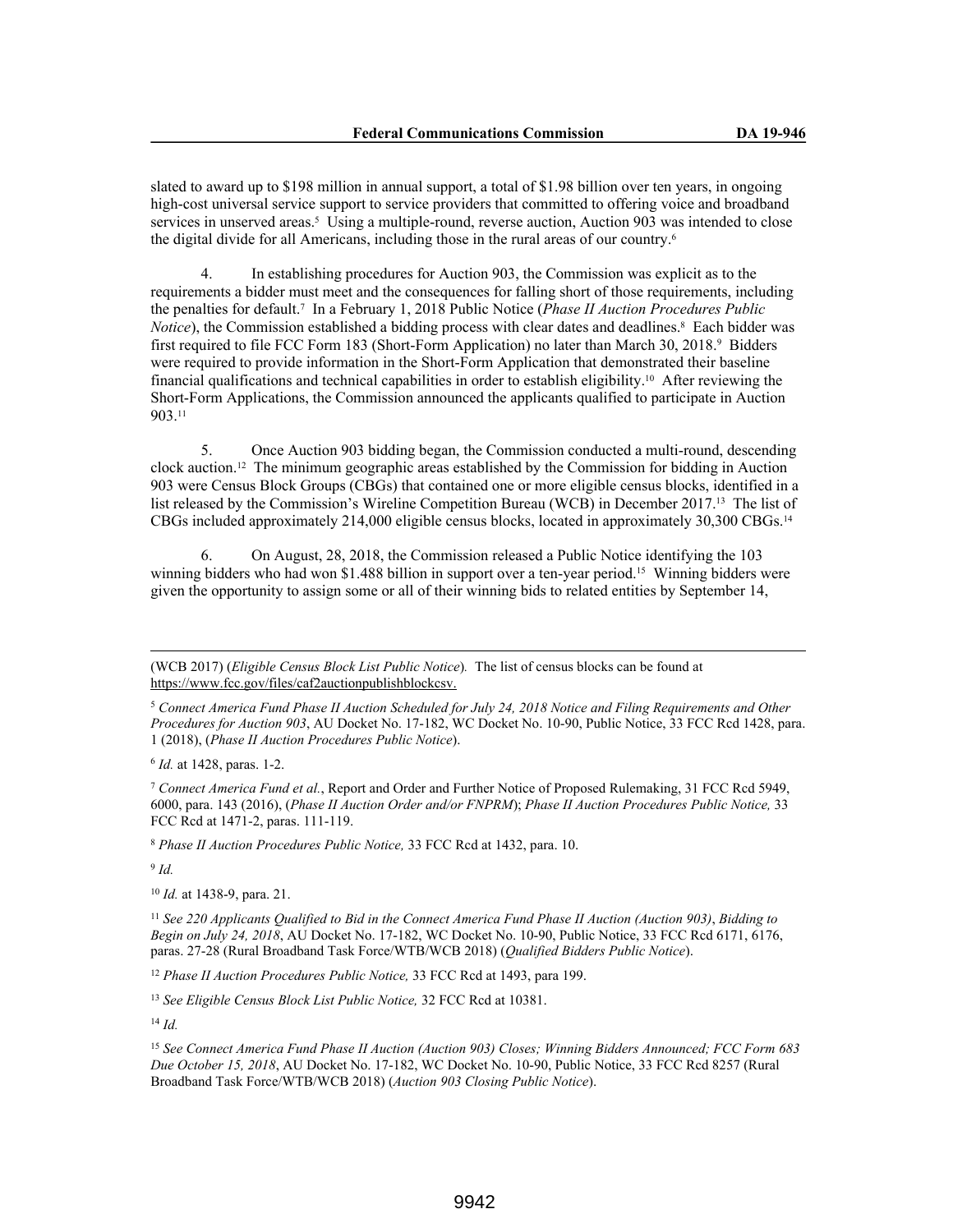2018.16 Additionally, winning bidders were required to submit a post-auction application for support, FCC Form 683 (Long-Form Application), no later than October 15, 2018.

7. The Company timely submitted its Short-Form Application to participate in Auction 90317 and was a successful bidder, winning \$348,991.60 of support for eight CBGs covering 163 locations in Minnesota. The Company also timely filed its Long-Form Application on October 8, 2018.<sup>18</sup> On February 22, 2019, the Company notified the Rural Broadband Auctions Task Force, WCB, that it would default on its winning bid for CBG Number 270731802001 because 95 of the 98 areas in that CBG were in its traditional ILEC service territory and default was the most cost-effective option to resolve the location discrepancy.<sup>19</sup> On June 7, 2019, WCB referred FMTC and another defaulting bidder to the Enforcement Bureau for enforcement action.<sup>20</sup>

#### **III. DISCUSSION**

8. In establishing the procedures for Auction 903, the Commission was unambiguous in the requirements each bidder must meet and the consequences of failing to meet any requirement, stating:

Any Auction 903 winning bidder or long-form applicant will be subject to a forfeiture in the event of a default before it is authorized to begin receiving support. A winning bidder or long-form applicant will be considered in default and will be subject to forfeiture if it fails to timely file a long-form application, fails to meet the document submission deadlines, is found ineligible or unqualified to receive Phase II support by the Bureaus on delegated authority, and or otherwise defaults on its winning bids or is disqualified for any reason prior to the authorization of support. Any such determination by the Bureaus shall be final, and a winning bidder or long-form applicant shall have no opportunity to cure through additional submissions, negotiations, or otherwise. **Agreeing to such payment in the event of a default is a condition for participating in the Phase II auction** (emphasis added).<sup>21</sup>

Because the Company apparently partially defaulted on its Auction 903 winning bidder obligations, we find that the Company apparently willfully violated the Commission's rules and orders governing Auction 903.

Under Section  $503(b)(1)$  of the Communications Act of 1934, as amended (the Act), any person who is determined by the Commission to have willfully or repeatedly failed to comply with any provision of the Act or any rule, regulation, or order issued by the Commission shall be liable to the United States for a forfeiture penalty.<sup>22</sup> In order to impose such a forfeiture penalty, the Commission

<sup>19</sup> *See Connect America Fund Phase II Auction Support for 611 Winning Bids Ready to be Authorized*, 2019 WL 2443206, Attach. B (Rural Broadband Task Force/OEA/WCB 2019) (*Auction 903 June 2019 Public Notice*); FMTC Long-Form Filing, Attach. Other (8), Default on Bid for CBG 270731802001, filed Feb. 22, 2019 (FMTC Letter).

<sup>20</sup> *Auction 903 June 2019 Public Notice*, 2019 WL 2443206 at Attach. B*.*

<sup>21</sup> *Phase II Auction Procedures Public Notice,* 33 FCC Rcd at 1520, para. 314.

<sup>16</sup> *Id.* at 8259-60, paras. 9-13.

<sup>17</sup> *See* FMTC Short-Form Filing.

<sup>18</sup> *See* Farmers Mutual Telephone Company, Auction 903 FCC Form 683 Application, File No. 0008153704, (filed Oct. 8, 2018) (FMTC Long-Form Filing).

<sup>22</sup> *See* 47 U.S.C. § 503(b)(1)(B); 47 CFR § 1.80(a)(1); *see also* 47 U.S.C. § 503(b)(1)(D) (forfeitures for violation of 18 U.S.C. § 1464). Section 312(f)(1) of the Act defines willful as "the conscious and deliberate commission or omission of [any] act, irrespective of any intent to violate" the law.  $47 \text{ U.S.C.}$  §  $312(f)(1)$ . The legislative history to section  $312(f)(1)$  of the Act clarifies that this definition of willful applies to both sections  $312$  and  $503(b)$  of the Act, H.R. Rep. No. 97-765, 97th Cong. 2d Sess. 51 (1982), and the Commission has so interpreted the term in the section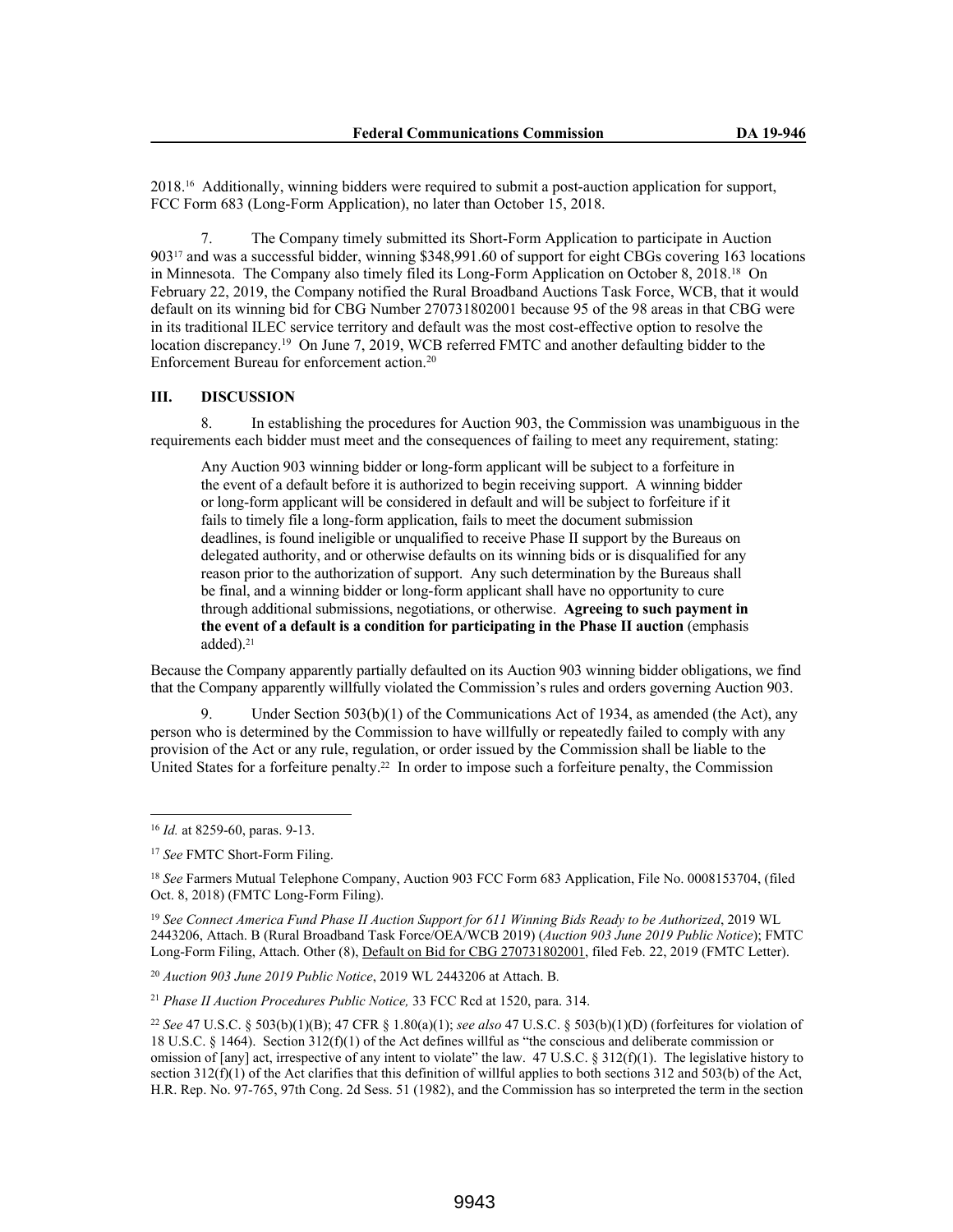must issue a notice of apparent liability, the notice must be received, and the person against whom the notice has been issued must have an opportunity to show, in writing, why no such forfeiture penalty should be imposed.23 The Commission will then issue a forfeiture if it finds, by a preponderance of the evidence, that the person has willfully or repeatedly violated the Act or a Commission rule.<sup>24</sup>

10. By withdrawing its application for support for one of its eight CBGs, the Company apparently partially defaulted on its winning bids for Auction 903 in apparent violation of section 1.21004(a) of the Commission's rules and the procedures established specifically for Auction 903.<sup>25</sup> Pursuant to section 1.21004(a), a winning bidder of a Commission auction that, for any reason, is not subsequently authorized to receive support has defaulted on its bid and is liable for a default payment.<sup>26</sup> Section 1.21004(b) authorizes the Commission to calculate the default payment by a method established in a public notice prior to competitive bidding. In Auction 903, however, the Commission concluded that it would impose a forfeiture in lieu of a default payment.27 Furthermore, the Company agreed to this default payment as a condition to participating in Auction 903.<sup>28</sup>

11. That the Company partially defaulted and for economic reasons, because it was the "most cost-effective option,"29 does not absolve it from forfeiture for its default. The prohibition against default in section 1.21004 applies regardless of the reason for default and imposes a measured penalty directly correlated to the amount of support awarded with a cap to prevent outsized penalties. Moreover, we reiterate that the penalties for default were clearly stated in the *Phase II Auction Procedures Public Notice* before bidding ever began, so the Company can reasonably be expected to have considered the associated penalty both into its decision to bid for support, and the decision to subsequently default on its bid.

12. The Company's failure to adhere to the established auction procedures was disruptive to the integrity and efficiency of the auctions process. The Commission adopted the forfeiture policy for Auction 903 "to impress upon recipients the importance of being prepared to meet all requirements for the post-selection review process and to emphasize the requirement that participants conduct a due diligence review to ensure that they are qualified to participate in the auction and meet its terms and conditions."<sup>30</sup> Therefore, participants were expected to plan diligently to fulfill the obligations undertaken in Auction 903, including planning for any difficulties or other contingencies that arose during the process. By becoming a successful bidder and later choosing not to proceed with its service plans and the obligations it undertook for Auction 903, the Company hindered the disbursement of funds that could have gone to another provider, and thereby further delayed the advancements in broadband offerings in the CBGs where it defaulted on its winning bid. Furthermore, defaulting on bids imposes a cost to the CAF-II in administrative time spent on reviewing the bid and awarding the support. Likewise, default negatively impacts the residents of the corresponding CBG in lost opportunities and delays in launching affordable

<sup>23</sup> *See* 47 U.S.C. § 503(b); 47 CFR § 1.80(f).

<sup>24</sup> *See, e.g., SBC Communications, Inc.,* Forfeiture Order, 17 FCC Rcd 7589, 7591, para. 4 (2002) (forfeiture paid).

<sup>25</sup> *Phase II Auction Procedures Public Notice,* 33 FCC Rcd at 1520-22, paras. 314-316.

<sup>26</sup> 47 CFR § 1.21004(a).

<sup>27</sup> *Phase II Auction Order*, 31 FCC Rcd at 6000, para. 143; *Phase II Auction Procedures Public Notice*, 33 FCC Rcd at 1521, para. 315.

<sup>28</sup> *Id.* at 1521, para. 314.

<sup>29</sup> FMTC Letter

<sup>30</sup> *Phase II Auction Order*, 31 FCC Rcd at 6001, para. 145.

<sup>503(</sup>b) context. *See, e.g., Southern California Broadcasting Co.*, Memorandum Opinion and Order, 6 FCC Rcd 4387, 4388 (1991) (*Southern California Broadcasting Co.*).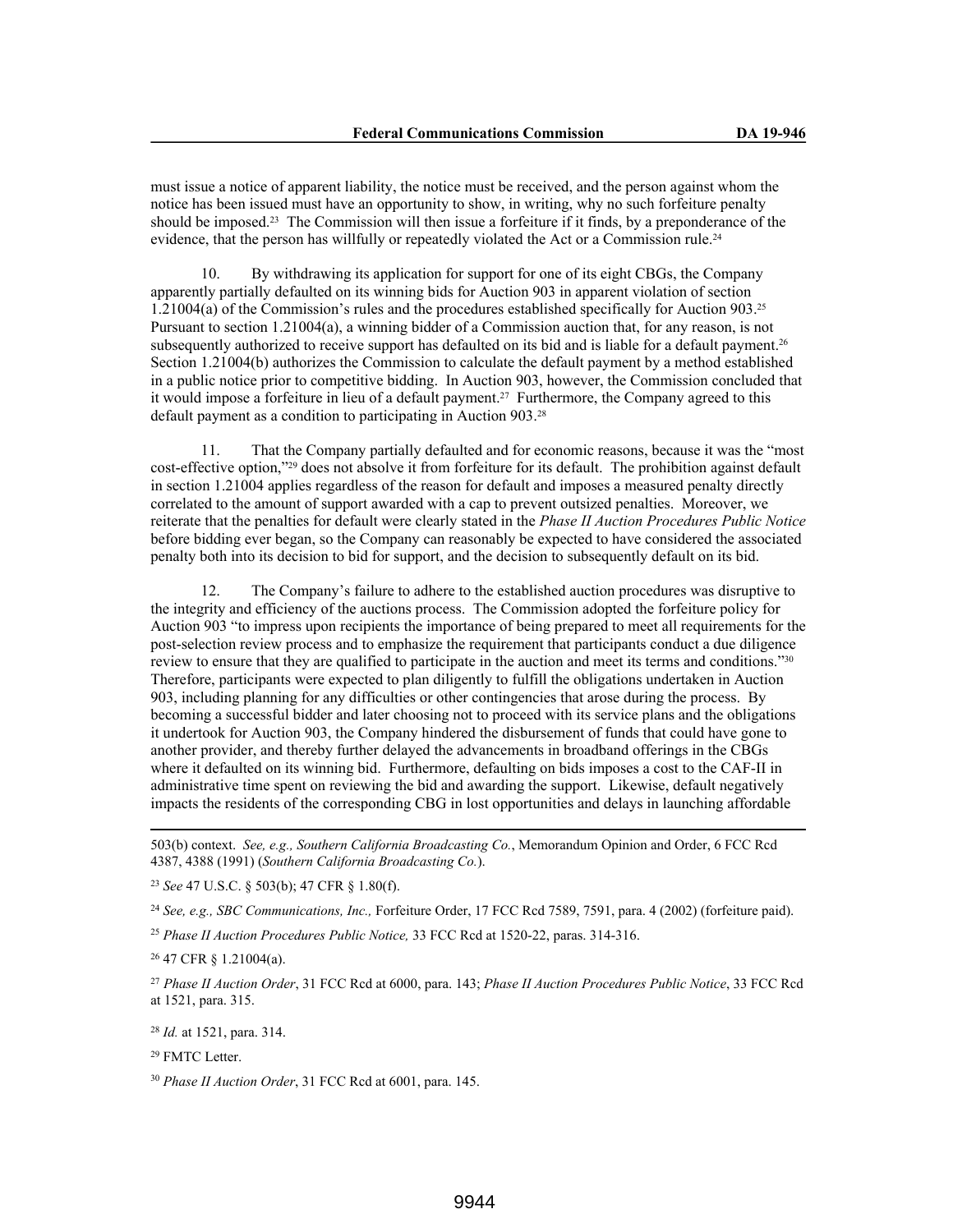services.

13. The Commission's *Forfeiture Policy Statement*31 specifies that the Commission shall impose a forfeiture based upon consideration of the factors enumerated in section  $503(b)(2)(E)$  of the Act, 47 U.S.C. § 503(b)(2)(E), such as "the nature, circumstances, extent and gravity of the violation, and, with respect to the violator, the degree of culpability, any history of prior offenses, ability to pay, and such other matters as justice may require."<sup>32</sup> Moreover, section 312(f)(1) of the Act defines willful as "the conscious and deliberate commission or omission of such act, *irrespective of any intent* to violate . . . any rule or regulation of the Commission . . . ."33 As discussed herein, the Company agreed, prior to participating in Auction 903, to be subject to a forfeiture in the event of default. Additionally, the Company was cautioned to carefully craft its plans to meet all auction requirements and to prepare for any complications that could occur.34 In considering these factors as well as the procedures established for Auction 903 and the *Forfeiture Policy Statement*¸ we believe that a forfeiture is warranted against the Company for its apparent willful violation of section 1.21004 of the Commission's rules and the procedures established for Auction 903.

14. We also find that the Company has apparently committed one violation by defaulting on one of its eight winning bids, and is therefore apparently liable for a forfeiture of \$3,000. For Auction 903, the Commission established a base forfeiture of \$3,000 per violation in the event of an auction default, meaning there would be a separate violation for each geographic unit subject to a bid.<sup>35</sup> The Commission deemed a \$3,000 base forfeiture appropriate, explaining that it was equivalent to the base forfeiture usually imposed for failing to file required forms or information with the Commission, as the Commission would be prevented from assessing a winning bidder's qualifications. Acknowledging that not all defaults would relate to the failure to submit the required forms or information, the Commission nonetheless concluded that for administrative simplicity and to provide bidders with certainty as to the base forfeiture that would apply for all pre-authorization defaults, it was reasonable to subject all bidders to the same \$3,000 base forfeiture per violation. Therefore, the Company's default in one geographic unit subjects it to a \$3,000 base forfeiture.

15. The \$3,000 base forfeiture is consistent with the cap established for default penalties in Auction 903. To prevent the base forfeiture amount from being disproportionate to the amount of a winning bidder's bid, the Commission limited the total base forfeiture for Auction 903 to 5% of the bidder's total assigned support for the CBG in which it was defaulting.<sup>36</sup> The Commission regarded 5%

<sup>34</sup> *Phase II Auction Procedures Public Notice,* 33 FCC Rcd at 1471-2, paras. 111-119.

<sup>35</sup> *Id.*

<sup>31</sup> *The Commission's Forfeiture Policy Statement and Amendment of Section 1.80 of the Rules to Incorporate the Forfeiture Guidelines*, 12 FCC Rcd 17,087, 17,113 (1997), *recons. denied* 15 FCC Rcd 303 (1999) (*Forfeiture Policy Statement*); 47 CFR § 1.80(b).

<sup>32</sup> *Forfeiture Policy Statement,* 12 FCC Rcd at 17100-101, para. 27.

 $33\overline{47}$  U.S.C. § 312(f)(1) (emphasis added). The legislative history to Section 312(f)(1) of the Act clarifies that this definition of willful applies to both Sections 312 and 503(b) of the Act, H.R. Rep. No. 97-765, 97th Cong. 2d Sess. 51 (1982), and the Commission has so interpreted the term in the Section 503(b) context. *See, e.g., Southern California Broadcasting Co.*, 6 FCC Rcd at 4388.

<sup>36</sup> *Phase II Auction Order*, 31 FCC Rcd at 6000-01, para. 144; *Phase II Auction Procedures Public Notice*, 33 FCC Rcd at 1521, para. 315. This would occur in situations where the dollar amount associated with the bid is low. For example, assume Bidder A's winning bid includes 100 CBGs for \$100,000 over the 10-year support term. We may impose a base forfeiture of \$5,000 (5% of \$100,000) because otherwise the base forfeiture would be \$300,000 (\$3,000 x 100 CBGs), which is three times the entire bid amount. In contrast, if Bidder B's winning bid includes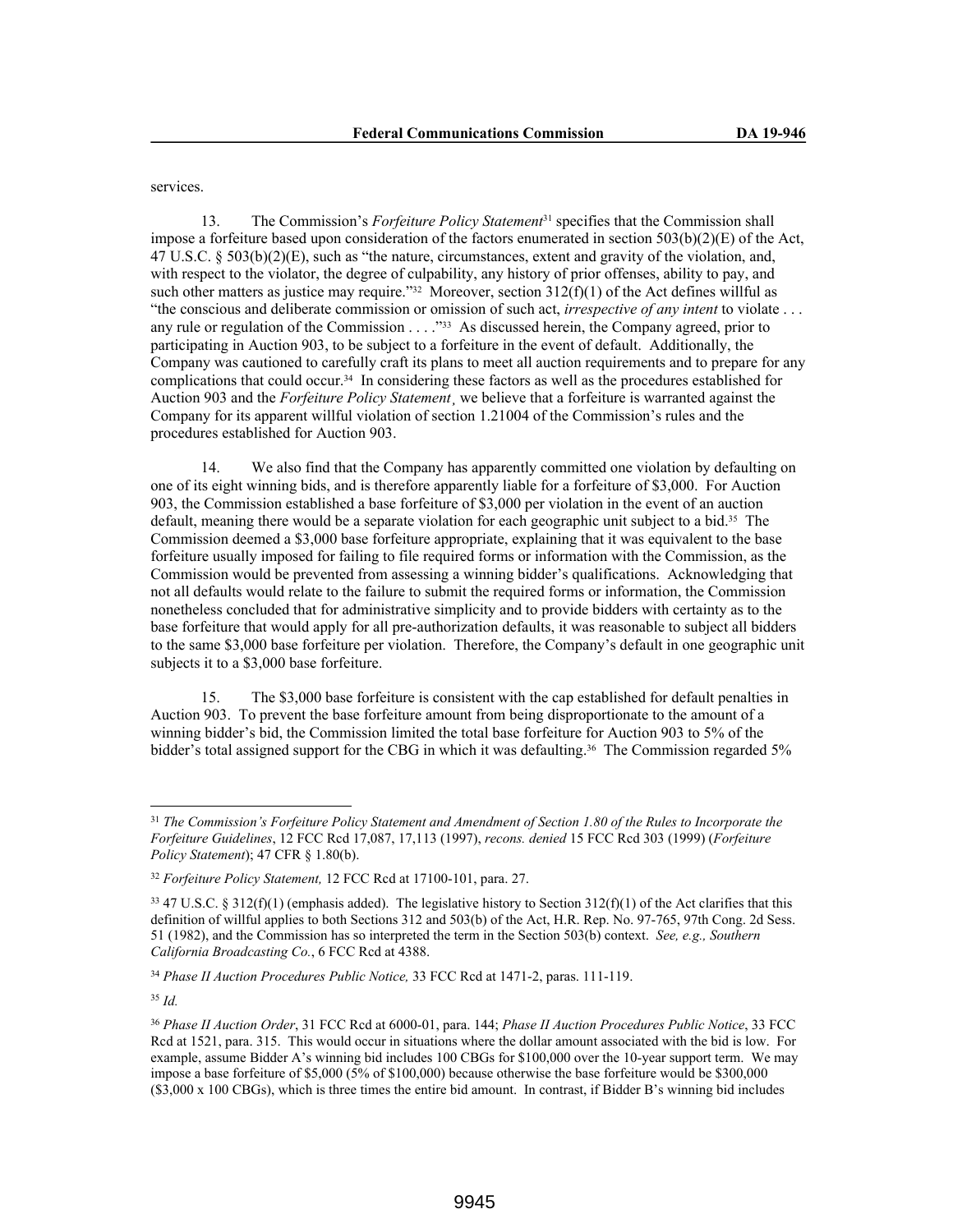of the total bid amount as not unduly punitive, while providing sufficient incentive for auction participants to diligently inform themselves of the obligations associated with participation in the auction.37 The Company's winning bid in default amounted to \$130,999.00, thereby capping the maximum forfeiture at \$6,550.00, which is 5% of the Company's total support won in the area of default. Thus, in accordance with the *Auction 903 Procedures Public Notice*, the \$3,000 forfeiture does not exceed 5% of the Company's winning bid in default.

16. Finally, after considering all the circumstances presented in the instant case, we conclude that a departure from the base forfeiture is not warranted here. For Auction 903 defaults, the Commission allowed for adjustment of the total base forfeiture, upward or downward, based on the criteria set forth in the Commission's forfeiture guidelines, notwithstanding the 5% limitation on base forfeitures as discussed above.38 However, on balance, we find that there are no other factors present in the instant case that would justify a departure from the established base forfeiture. Accordingly, we find that a forfeiture in the amount of \$3,000.00 against the Company is appropriate here.

### **IV. ORDERING CLAUSES**

17. **ACCORDINGLY, IT IS ORDERED**, pursuant to section 503(b) of the Communications Act<sup>39</sup> and section 1.80 of the Commission's rules, $40$  that Farmers Mutual Telephone Company is hereby **NOTIFIED** of its **APPARENT LIABILITY FOR FORFEITURE** in the amount of three thousand dollars (\$3,000.00) for its willful violation of section 1.21004(a) of the Commission's rules,41 and the procedures established specifically for Auction 903 in the *Phase II Auction Procedures Public Notice.*

18. **IT IS FURTHER ORDERED**, pursuant to section 1.80 of the Commission's rules,<sup>42</sup> that within thirty (30) calendar days of the release date of this Notice, Farmers Mutual Telephone Company **SHALL PAY** the full amount of the proposed forfeiture or **SHALL FILE** a written statement seeking reduction or cancellation of the proposed forfeiture consistent with paragraph 21 below.

Farmers Mutual Telephone Company shall send electronic notification of payment to Jeffrey Gee and to Genevieve Ross, Enforcement Bureau, Federal Communications Commission, at Jeffrey.Gee@fcc.gov and Genevieve.Ross@fcc.gov, on the date said payment is made. Payment of the forfeiture must be made by wire transfer, credit card, or ACH (Automated Clearing House) debit from a bank account using the Commission's Fee Filer (the Commission's online payment system).<sup>43</sup> The

<sup>100</sup> CBGs for \$7,000,000 over the support term, we may impose a base forfeiture of \$300,000 (\$3,000 x 100 CBGs), which is 4.3% of the total bid.

<sup>37</sup> *Mobility Fund Phase I Auction Procedures Public Notice*, 27 FCC Rcd at 4777, para. 187; *Tribal Mobility Fund Phase I Auction Procedures Public Notice*, 28 FCC Rcd at 11692, para. 214.

<sup>38</sup> *See* 47 U.S.C. § 503(b)(2)(B); 47 CFR § 1.80(b)(8), note to paragraph (b)(8); *Phase II Auction Order*, 31 FCC Rcd at 6000-01, para. 143; *Phase II Auction Procedures Public Notice*, 33 FCC Rcd at 1521, para. 315.

<sup>39</sup> 47 U.S.C. § 503(b).

<sup>40</sup> 47 CFR § 1.80.

<sup>41</sup> 47 CFR § 1.21004(a).

<sup>42</sup> 47 CFR § 1.80.

<sup>&</sup>lt;sup>43</sup> Payments made using the Commission's Fee Filer system do not require the submission of an FCC Form 159.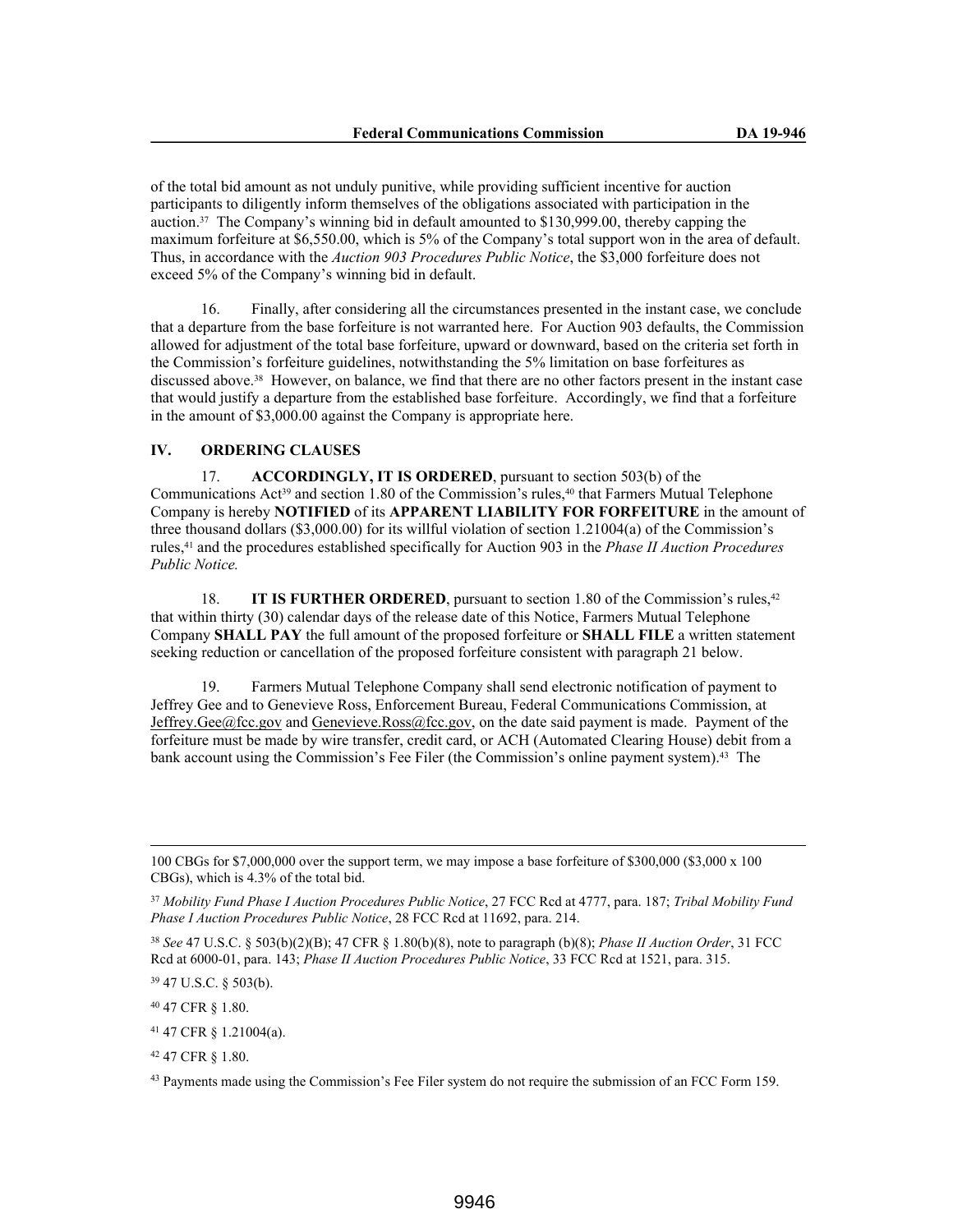Commission no longer accepts forfeiture payments by check or money order. Below are instructions that payors should follow based on the form of payment selected:<sup>44</sup>

- Payment by wire transfer must be made to ABA Number 021030004, receiving bank TREAS/NYC, and Account Number 27000001. A completed Form 159 must be faxed to the Federal Communications Commission at 202-418-2843 or e-mailed to RROGWireFaxes@fcc.gov on the same business day the wire transfer is initiated. Failure to provide all required information in Form 159 may result in payment not being recognized as having been received. When completing FCC Form 159, enter the Account Number in block number 23A (call sign/other ID), enter the letters "FORF" in block number 24A (payment type code), and enter in block number 11 the FRN(s) captioned above (Payor FRN).<sup>45</sup> For additional detail and wire transfer instructions, go to https://www.fcc.gov/licensingdatabases/fees/wire-transfer.
- Payment by credit card must be made by using the Commission's Fee Filer website at https://apps.fcc.gov/FeeFiler/login.cfm. To pay by credit card, log in using the FRN captioned above. If payment must be split across FRNs, complete this process for each FRN. Next, select "Pay bills" on the Fee Filer Menu, and select the bill number associated with the NAL Account – the bill number is the NAL Account number with the first two digits excluded – and then choose the "Pay by Credit Card" option. Please note that there is a \$24,999.99 limit on credit card transactions.
- **•** Payment by ACH must be made by using the Commission's Fee Filer website at https://apps.fcc.gov/FeeFiler/login.cfm. To pay by ACH, log in using the FRN captioned above. If payment must be split across FRNs, complete this process for each FRN. Next, select "Pay bills" on the Fee Filer Menu and then select the bill number associated to the NAL Account – the bill number is the NAL Account number with the first two digits excluded – and choose the "Pay from Bank Account" option. Please contact the appropriate financial institution to confirm the correct Routing Number and the correct account number from which payment will be made and verify with that financial institution that the designated account has authorization to accept ACH transactions.

20. Any request for making full payment over time under an installment plan should be sent to: Chief Financial Officer—Financial Operations, Federal Communications Commission, 445 12th Street, SW, Room 1-A625, Washington, DC 20554.46 Questions regarding payment procedures should be directed to the Financial Operations Group Help Desk by phone, 1-877-480-3201, or by e-mail, ARINQUIRIES@fcc.gov.

21. The written statement seeking reduction or cancellation of the proposed forfeiture, if any, must include a detailed factual statement supported by appropriate documentation and affidavits pursuant to sections 1.16 and 1.80(f)(3) of the rules.<sup>47</sup> The written statement must be mailed to the Office of the Secretary, Federal Communications Commission, 445 12th Street, SW, Washington, DC 20554, ATTN: Enforcement Bureau, Investigations and Hearings Division, and must include the NAL/Account Number referenced in the caption. The statement must also be e-mailed to Jeffrey Gee and to Genevieve Ross,

<sup>44</sup> For questions regarding payment procedures, please contact the Financial Operations Group Help Desk by phone at  $1-877-480-3201$  (option #6), or by e-mail at ARINQUIRIES@fcc.gov.

<sup>45</sup> Instructions for completing the form may be obtained at http://www.fcc.gov/Forms/Form159/159.pdf.

<sup>46</sup> *See* 47 CFR § 1.1914.

<sup>47</sup> 47 CFR §§ 1.16, 1.80(f)(3).